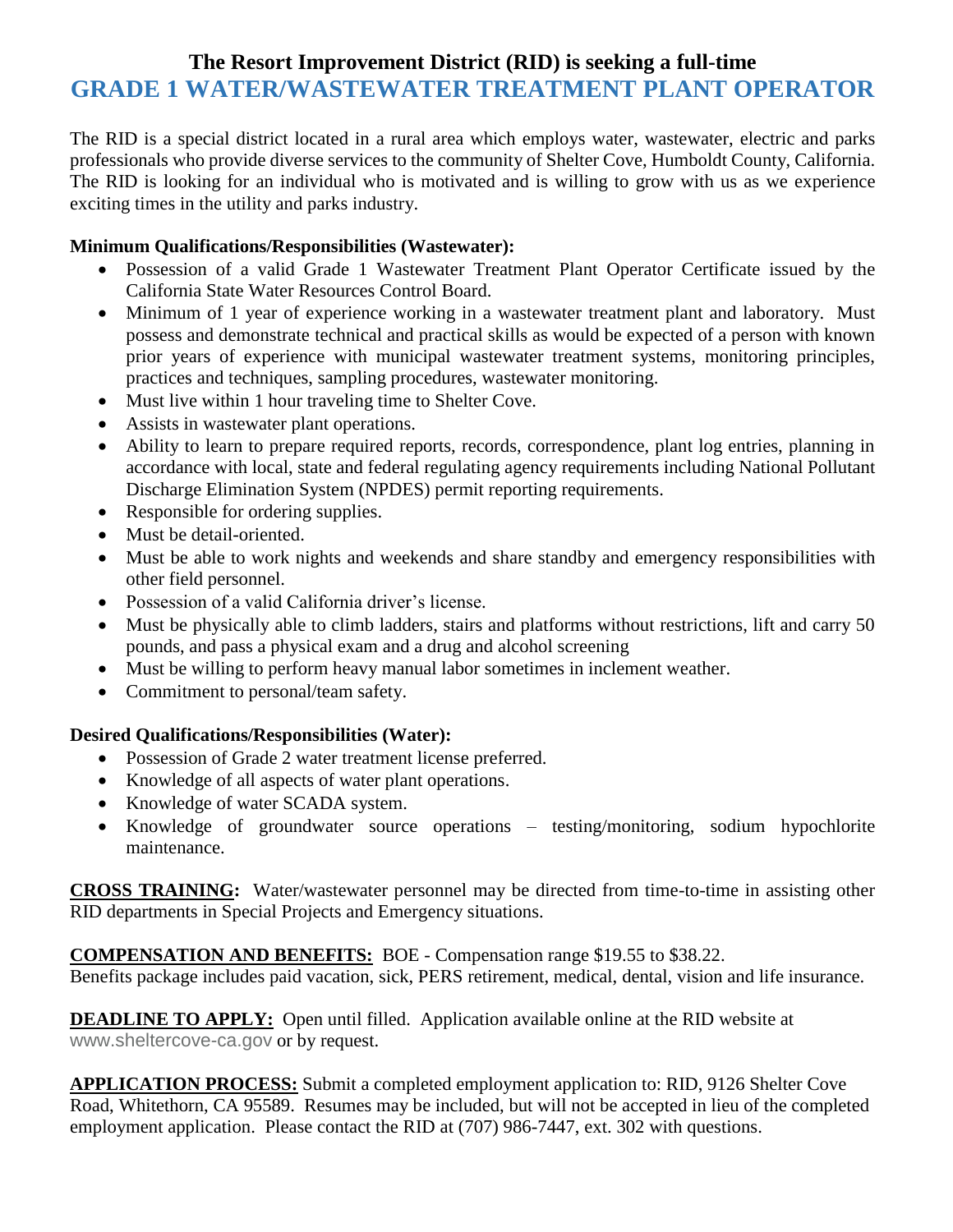# **The Resort Improvement District (RID) is seeking a full-time GRADE 2 WATER/WASTEWATER TREATMENT PLANT OPERATOR**

The RID is a special district located in a rural area which employs water, wastewater, electric and parks professionals who provide diverse services to the community of Shelter Cove, Humboldt County, California. The RID is looking for an individual who is motivated and is willing to grow with us as we experience exciting times in the utility and parks industry.

#### **Minimum Qualifications/Responsibilities (Wastewater):**

- Possession of a valid Grade 2 Wastewater Treatment Plant Operator Certificate issued by the California State Water Resources Control Board.
- Minimum of 2 years of experience working in a wastewater treatment plant and laboratory. Must possess and demonstrate technical and practical skills as would be expected of a person with known prior years of experience with municipal wastewater treatment systems, monitoring principles, practices and techniques, sampling procedures, wastewater monitoring.
- Must live within 1 hour traveling time to Shelter Cove.
- Assists in all aspects of wastewater plant operations.
- Ability to prepare required reports, records, correspondence, plant log entries, planning in accordance with local, state and federal regulating agency requirements including National Pollutant Discharge Elimination System (NPDES) permit reporting requirements.
- Responsible for ordering supplies.
- Must be detail-oriented.
- Must be able to work nights and weekends and share standby and emergency responsibilities with other field personnel.
- Possession of a valid California driver's license.
- Must be physically able to climb ladders, stairs and platforms without restrictions, lift and carry 50 pounds, and pass a physical exam and a drug and alcohol screening
- Must be willing to perform heavy manual labor sometimes in inclement weather.
- Commitment to personal/team safety.

#### **Desired Qualifications/Responsibilities (Water):**

- Possession of Grade 2 water treatment license preferred.
- Knowledge of all aspects of water plant operations.
- Knowledge of water SCADA system.
- Knowledge of groundwater source operations testing/monitoring, sodium hypochlorite maintenance.
- Possession of a California Class A Driver's License.

**CROSS TRAINING:** Water/wastewater personnel may be directed from time-to-time in assisting other RID departments in Special Projects and Emergency situations.

**COMPENSATION AND BENEFITS:** BOE - Compensation range \$27.92 to \$40.98.

Benefits package includes paid vacation, sick, PERS retirement, medical, dental, vision and life insurance.

**DEADLINE TO APPLY:** Open until filled. Application available online at the RID website at [www.sheltercove-ca.gov](http://www.sheltercove-ca.gov/) or by request.

**APPLICATION PROCESS:** Submit a completed employment application to: RID, 9126 Shelter Cove Road, Whitethorn, CA 95589. Resumes may be included, but will not be accepted in lieu of the completed employment application. Please contact the RID at (707) 986-7447, ext. 302 with questions.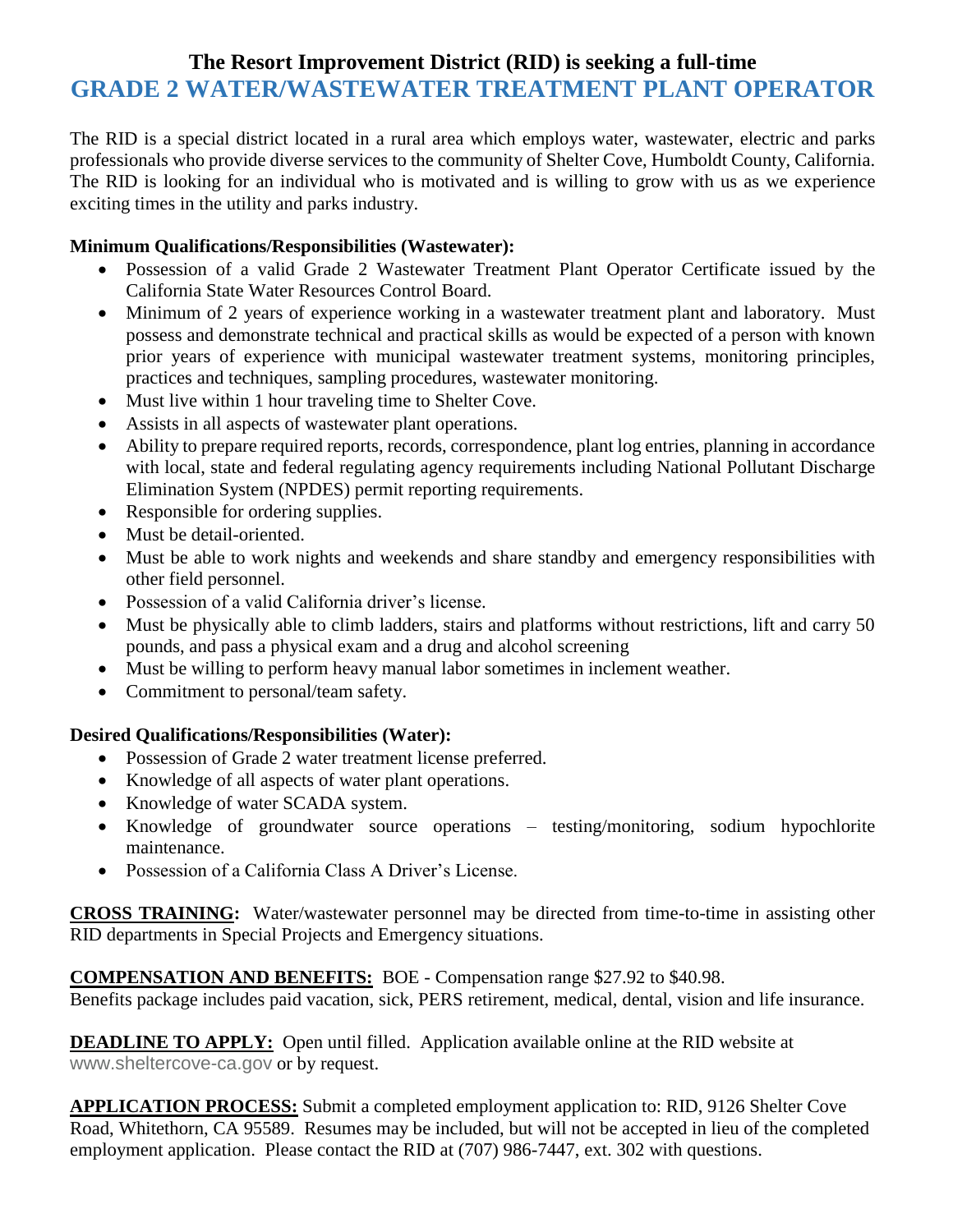# **The Resort Improvement District (RID) is seeking a full-time INDUSTRIAL ELECTRICIAN/INSTRUMENT TECHNICIAN**

The RID is a special district located in a rural coastal community which employs water, wastewater, electric and parks professionals who provide diverse services to the community of Shelter Cove, Humboldt County, California. The RID is looking for an individual who is motivated and is willing to grow with us as we experience exciting times in the utility and parks industry.

**General Description:** Full-time position. Under general supervision, installs, maintains, troubleshoots, repairs, adjusts, and calibrates a variety of electrical, electronic, and electro-mechanical equipment including high voltage distribution systems, water pumps, emergency power generators, and telemetry systems and performs other related duties as required.

#### **Minimum Qualifications/Responsibilities: See Job Description below.**

- Must possess a valid California driver's license.
- Must be physically able to climb ladders, stairs and platforms without restrictions, lift and carry 50 pounds, and pass a physical exam and a drug and alcohol screening.

#### **COMPENSATION AND BENEFITS:** Compensation range \$24.55 to \$45.87 BOE.

Benefits package includes paid vacation, sick, PERS retirement, medical, dental, vision and life insurance.

**DEADLINE TO APPLY:** Applications will be accepted until the position is filled. Application is available online at the RID website at [www.sheltercove-ca.gov](http://www.sheltercove-ca.gov/) or by request.

**APPLICATION PROCESS:** Submit a completed employment application to: RID, 9126 Shelter Cove Road, Whitethorn, CA 95589. Resumes may be included, but will not be accepted in lieu of the completed employment application. Please contact the RID at (707) 986-7447, ext. 302 with questions.

## **RESORT IMPROVEMENT DISTRICT NO. 1 Shelter Cove Sewer and Other Facilities Maintenance District No. 1**

#### **POLICY TITLE: Job Description: Industrial Electrician and Instrument Technician**

#### **POLICY NUMBER: 2394**

**Description:** Under general supervision, installs, maintains, troubleshoots, repairs, adjusts, and calibrates a variety of electrical, electronic, and electro-mechanical equipment including high voltage distribution systems, water pumps, emergency power generators, and telemetry systems and performs other related duties as required.

#### **Essential Functions and Duties**

- 1. Installs electrical circuits, relays, switch gear, wiring, electronic alarms, and telemetering equipment used in the operation and monitoring of high voltage distribution systems, emergency power generators, water pumps and telemetry systems.
- 2. Troubleshoots, programs, and repairs automated control device; repairs, adjusts, and replaces electrical relays.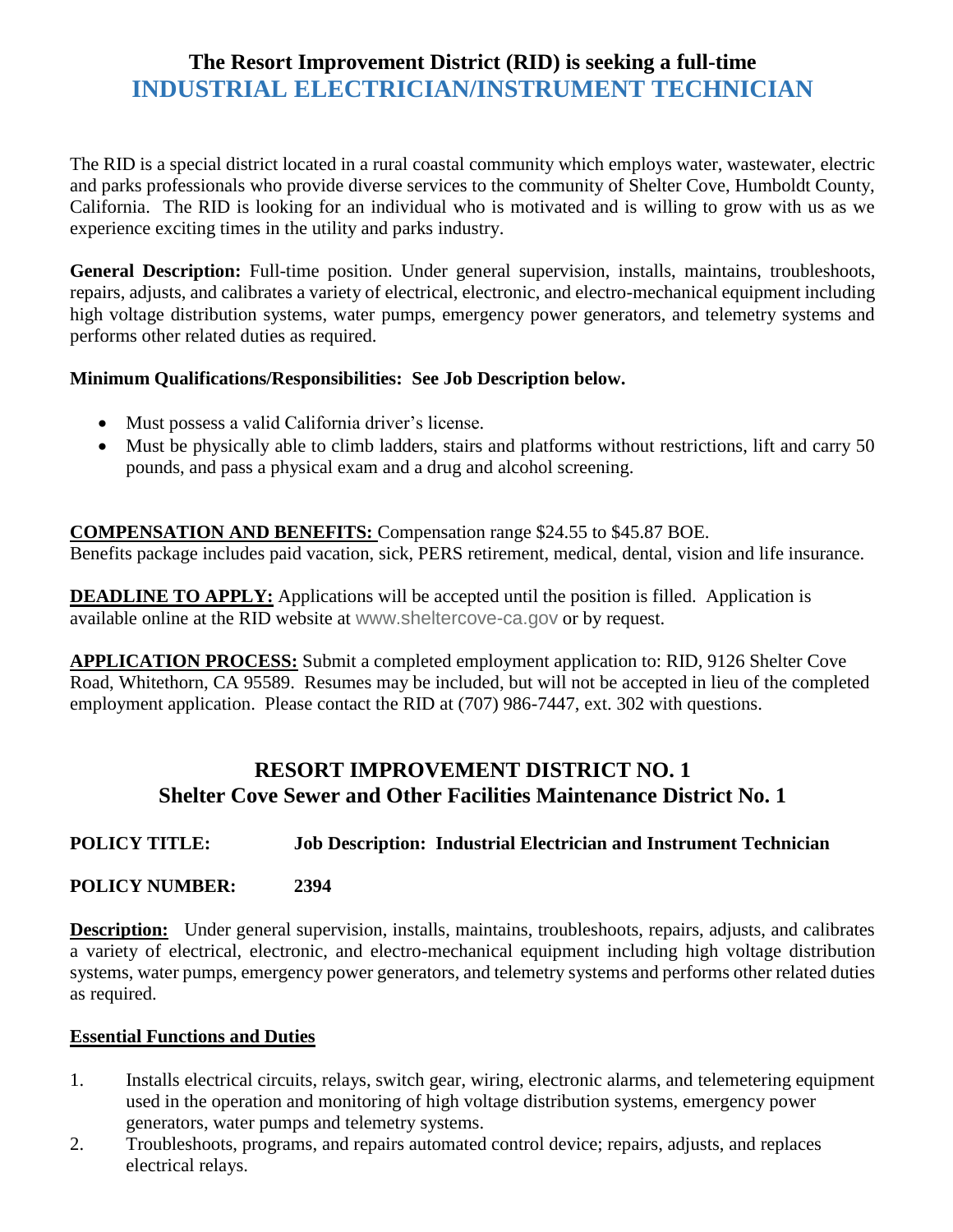- 3. Troubleshoots, repairs, rebuilds, and adjusts electrical mechanical parts of pumps, motors, and pressure control valves.
- 4. Installs, maintains, repairs, and modifies office and shop electrical systems in District office, shop facilities, and other District buildings.
- 5. Reads and interprets manuals, blueprints, and schematic drawings; maintains records and reports of work performed; prepares schematic drawings and updates blueprints to reflect as-built conditions.

#### **Secondary Functions ( or ability to learn)**

- 1. Troubleshoots, repairs, and calibrates water treatment instrumentation, testing, and monitoring devices.
- 2. Performs testing, maintenance, and repair on metering and recording instruments, control apparatus, data logging and display equipment, communications and telemetering systems, and laboratory equipment; performs specialized maintenance and repair on two-way FM base radio stations, repeaters, mobile stations, portable and telemetry stations, antennas, and intercom systems.
- 3. Oversees the work of helpers assisting in repairs.
- 4. May order parts, materials, and supplies required for electrical and other repairs.
- 5. Repair, maintenance, and operational adjustment procedures for water pumping, distribution, and treatment plant equipment.

#### **Required Knowledge, Skills, and Abilities**

- Principles and practices of electrical and electronic repair and maintenance.
- Methods, materials, tools, and testing equipment used in the installation, maintenance, calibration, and repair of electrical and electronic equipment.
- Measuring, monitoring, and calibration devices used in electrical, mechanical, instrumentation, and relay troubleshooting and repair.
- Repair and calibration of instrumentation and relays.
- Maintenance and repair of electrical generation equipment, and high voltage (12,000 volt) transmission system.
- Safety laws, regulations, and rules relating to electrical system and electronic maintenance and repair work. Safe work practices including necessary electrical clearances and lockout procedures.
- Operation of computers, automated equipment and standard applications software.
- Cooperative working relationships. Teamwork to effectively solve practical problems, and coordinate work among a small, close-knit workforce.

#### **Training and Experience**

Any combination of training and experience that provides the required knowledge and abilities is qualifying. A typical way to obtain the requisite knowledge and abilities would be:

- o High school diploma or GED
- o Community College, technical or other course work relevant for this position beneficial
- o Three-to-five years of journey-level experience in electrical and electronic construction, repair and maintenance, preferably with some direct experience at a water or wastewater treatment plant, hydroelectric plant, or similar facilities. Completion of a formal apprenticeship or its equivalent in the electrical, electronics, or instrumentation fields are highly desirable.
- o Grade II Treatment and/or Distribution certificates (water/wastewater) is highly desirable.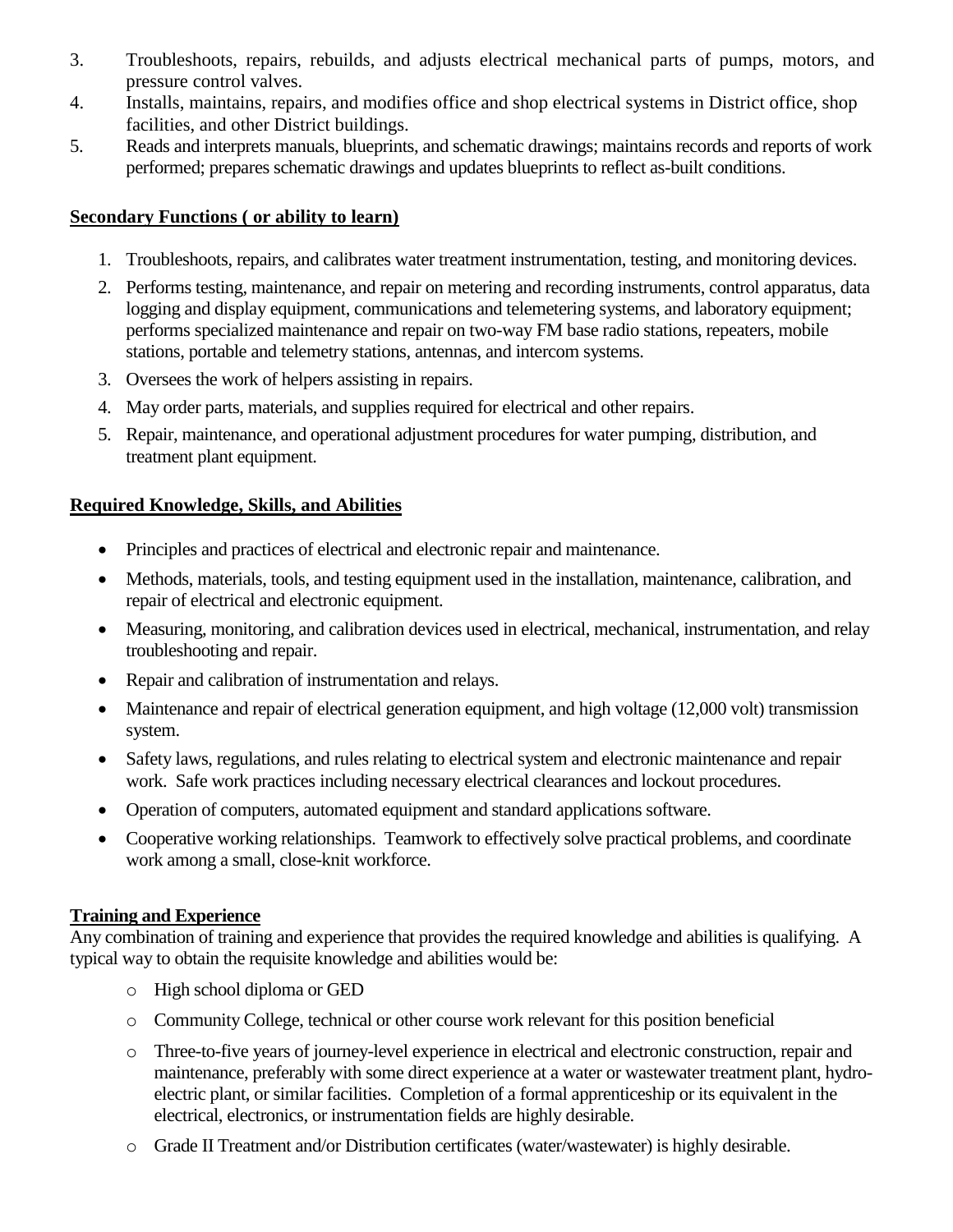#### **Special Requirements**

- 1. Must possess the category of California Driver's license required by the State Department of Motor Vehicles to perform the essential duties of the position. Job incumbents must maintain a driving record acceptable to the District and its insurance carrier. Compliance with these requirements and established District vehicle operation standards are a condition of continuing employment.
- 2. May work odd shifts, weekends, or holidays and perform standby duties as assigned. Must be available to respond to emergencies which affect the District such as earthquakes, power outages, pipeline breaks, high water events, and chlorine leaks.
- 3. Must acquire basic American Red Cross First Aid/CPR certificates during the initial year of employment.

#### **Essential Physical Abilities**

Persons selected for appointment to this position must pass a pre-employment medical examination and drug screening which the District pays for. The medical examination is intended to evaluate the applicant's ability to meet the physical and health requirements for this classification.

A person employed in this position must be able to:

- a) operate a desktop computer;
- b) operate motor vehicles and other equipment, heavy equipment operator skills are a plus;
- c) operate a variety of hand and electric tools;
- d) perform a variety of physical activities which may involve reaching, bending, squatting, kneeling, crouching, crawling, and climbing, and also manual dexterity;
- e) perform additional physical activities to position or move tools, equipment, and supplies which may involve lifting, and pushing or pulling motions;
- f) wear personal protective equipment;
- g) understand and carry out oral and written directions;
- h) communicate well with others, verbally and in writing;
- i) work cooperatively and get along well with other people;
- j) investigate and solve complex problems which involves ability to perform visual inspections, ability to hear normal versus abnormal noises, ability to view and respond to operational control screens including alarms, and ability to think critically.

#### **Compensation and Benefits:**

1. Full time position. Six month probationary period. Fringe benefits package outlined in the RID/ IBEW Union MOU available after one month of service.

Adopted: January 15, 2015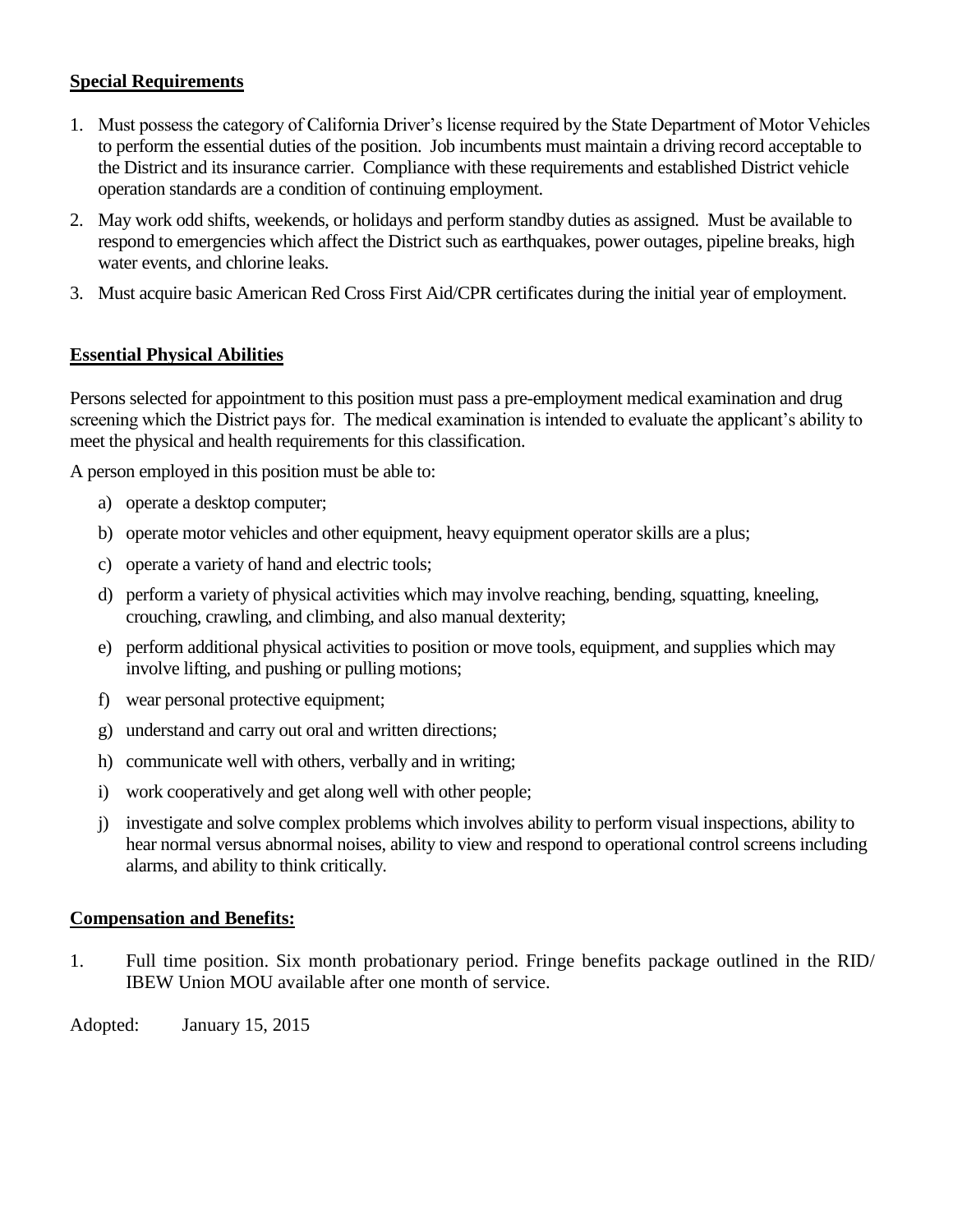# **The Resort Improvement District (RID) is seeking a full-time GENERAL LABORER**

The RID is a special district located in a rural coastal community which employs water, wastewater, electric and parks professionals who provide diverse services to the community of Shelter Cove, Humboldt County, California. The RID is looking for an individual who is motivated and is willing to grow with us as we experience exciting times in the utility and parks industry.

#### **Minimum Qualifications/Responsibilities:**

- Must have completed high school or its equivalent.
- Must be computer and network/internet literate.
- Should have the ability to understand and carry out oral and written direction, and maintain cooperative and professional relations with the public at all times.
- Should be organized and accurate with a solid understanding of basic English, simple bookkeeping practices and math at a level required for successful job performance.
- Must have one-year experience in general construction work, or equivalent.
- Must live within 1 hour traveling time to Shelter Cove.
- Must possess a valid California driver's license.
- Must be physically able to climb ladders, stairs and platforms without restrictions, lift and carry 50 pounds, be physically capable of repeatedly exiting and entering a vehicle in order to read electric and water meters and pass a physical exam and a drug and alcohol screening.
- Performs Golf Links mowing and maintenance.
- Reads electric and water meters.
- Assists in maintenance and operation of District utility plants
- Assists in digging, back filling, and repairing roads and pavement.
- Drives service vehicles, and various types of trucks.
- Provides traffic control in the field.
- Assists in the construction, maintenance and repair of District facilities.
- Assists in wastewater plant operations.
- Must pass a
- Commitment to personal/team safety.

**CROSS TRAINING:** May be directed from time-to-time in assisting other RID departments in Special Projects and Emergency situations.

#### **COMPENSATION AND BENEFITS:** BOE - Compensation range \$14.34 to \$23.76.

Benefits package includes paid vacation, sick, PERS retirement, medical, dental, vision and life insurance.

**DEADLINE TO APPLY:** Open until filled. Application available online at the RID website at [www.sheltercove-ca.gov](http://www.sheltercove-ca.gov/) or by request.

**APPLICATION PROCESS:** Submit a completed employment application to: RID, 9126 Shelter Cove Road, Whitethorn, CA 95589. Resumes may be included, but will not be accepted in lieu of the completed employment application. Please contact the RID at (707) 986-7447, ext. 302 with questions.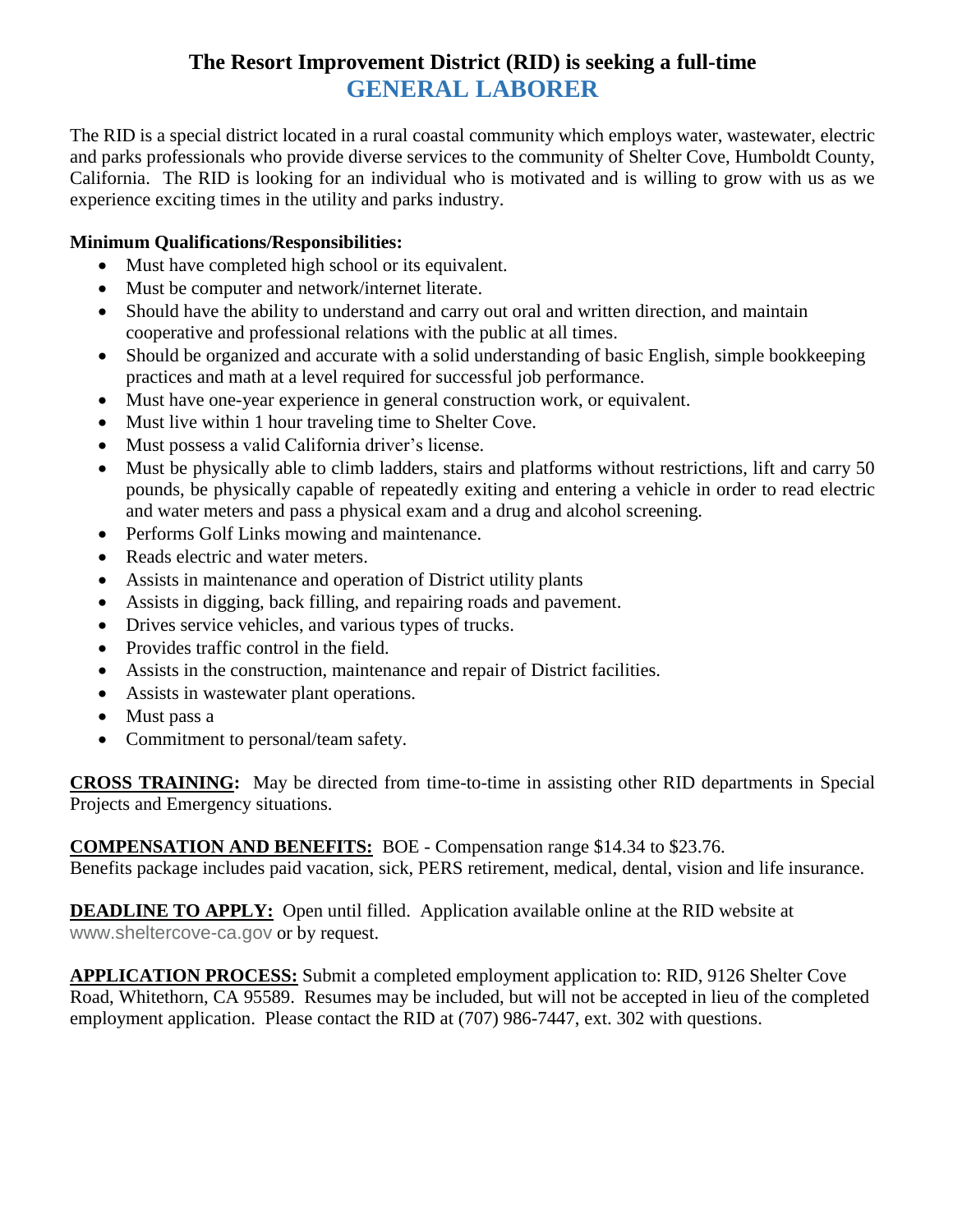#### **RESORT IMPROVEMENT DISTRICT NO. 1 Shelter Cove Sewer and Other Facilities Maintenance District No. 1**

## **POLICY TITLE: Job Description: General Laborer**

## **POLICY NUMBER: 2340**

**Description:** Entry level position, working under the direction of the Utility Superintendents, performs maintenance tasks on District utilities and facilities.

#### **Essential Functions and Duties**

- 1. Perform Golf Links mowing and maintenance.
- 2. Read electric and water meters.
- 3. Assist in maintenance and operation of District utility plants
- 4. Assist in digging, back filling, and repairing roads and pavement.
- 5. Drive service vehicles, and various types of trucks.
- 6. Provide traffic control in the field.
- 7. Assist in the construction, maintenance and repair of District facilities.

## **Secondary Functions (or ability to learn)**

- 1. Approved by the General Manager and the Water / Waste Water Superintendent and Electrical Superintendent, attend training that would qualify all personnel for on-call duties pertaining to the water/ wastewater and electrical departments.
- 2. Work overtime and take standby and emergency responsibilities on a rotational basis with other field personnel.
- 3. Performs other duties as assigned.

## **Required Knowledge, Skills, and Abilities**

- 1. Must have completed high school or its equivalent.
- 2. Must be computer and network/internet literate.
- 3. Should have the ability to understand and carry out oral and written direction, and maintain cooperative and professional relations with the public at all time.
- 4. Should be organized and accurate with a solid understanding of basic English, simple bookkeeping practices and math at a level required for successful job performance.

## **Training and Experience**

1. One-year experience in general construction work, or equivalent.

## **Special Requirements**

- 1. May work odd shifts, weekends or holidays and perform standby duties as assigned. Must be available to respond to emergencies which affect the District such as earthquakes, power outages, pipeline breaks, high water events and chlorine breaks.
- 2. Must live within one hour of Shelter Cove / District Boundaries.

## **Licenses and Certificates**

- 1. Must possess the category of California Driver's license required by the State Department of motor Vehicles to perform the essential duties of the position. Job incumbents must maintain a driving record acceptable to the District and its insurance carrier. Compliance with these requirements and established District vehicle operation standards are a condition of continuing employment.
- 2. Must acquire basic American Red Cross First Aid/CPR/AED certificates during the initial year of employment.